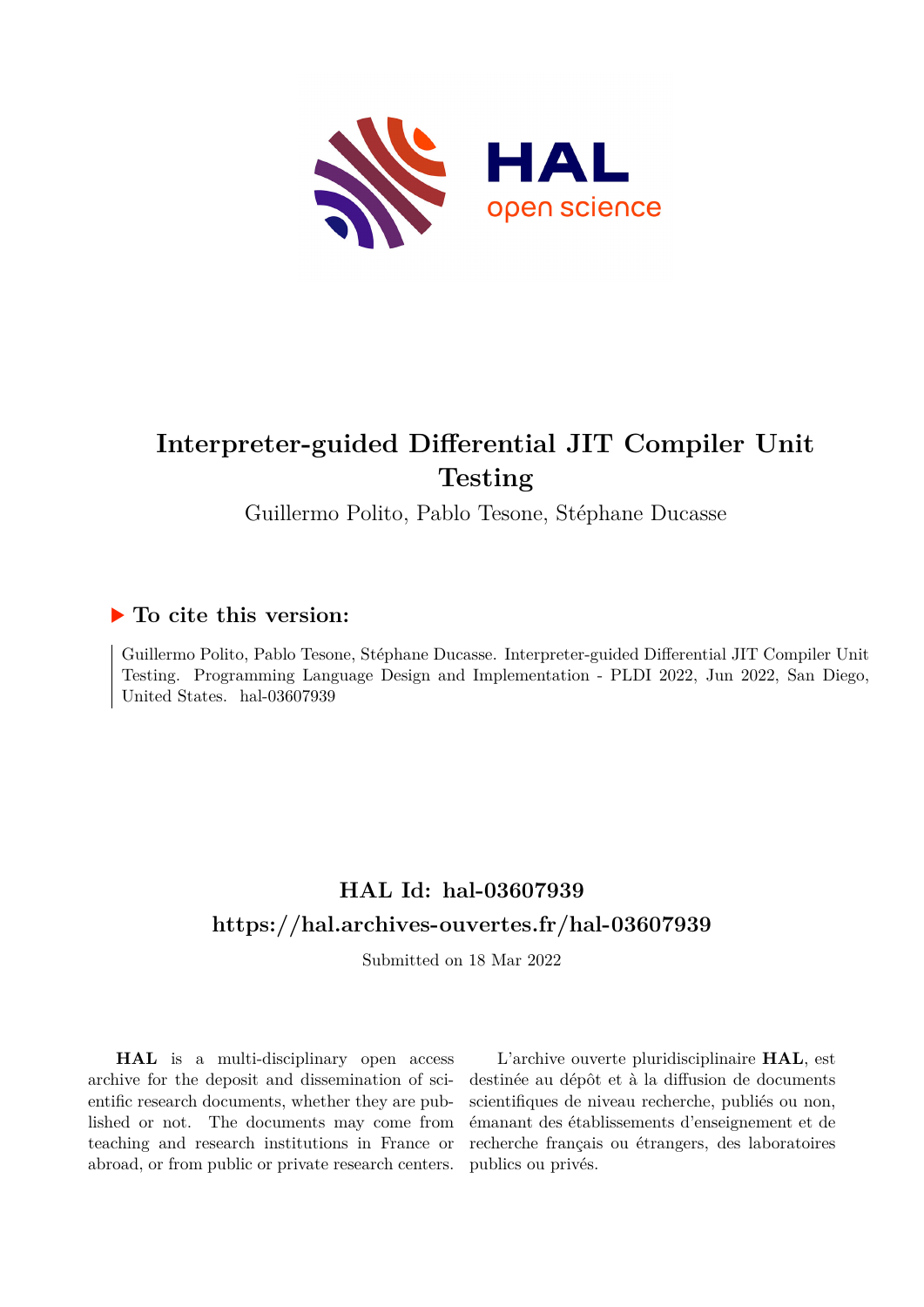# Interpreter-guided Differential JIT Compiler Unit Testing

Guillermo Polito Univ. Lille, CNRS, Inria, Centrale Lille, UMR 9189 CRIStAL, F-59000 Lille, France guillermo.polito@univ-lille.fr

Pablo Tesone Pharo Consortium Univ. Lille, Inria, CNRS, Centrale Lille, UMR 9189 CRIStAL pablo.tesone@inria.fr

Stéphane Ducasse Univ. Lille, Inria, CNRS, Centrale Lille, UMR 9189 CRIStAL stephane.ducasse@inria.fr

# Abstract

> Modern language implementations using Virtual Machines feature diverse execution engines such as byte-code interpreters and machine-code dynamic translators, a.k.a. JIT compilers. Validating such engines requires not only validating each in isolation, but also that they are functionally equivalent. Tests should be duplicated for each execution engine exercising the same execution paths on each of them.

> In this paper we present a novel automated testing approach for virtual machines featuring byte-code interpreters. Our solution uses concolic meta-interpretation: it applies concolic testing to a byte-code interpreter to explore all possible execution interpreter paths and obtain a list of concrete values that explore such paths. We then use such values to apply differential testing on the VM interpreter and JIT compiler. This solution is based on two insights: (1) both the interpreter and compiler implement the same language semantics and (2) interpreters are simple executable specifications of those semantics and thus promising targets to (meta-) interpretation using concolic testing. We validated it on 4 different compilers of the open-source Pharo Virtual Machine and found 468 differences between them, produced by 91 different causes, organized in 6 different categories.

> Keywords: virtual machine, concolic testing, JIT compilers, interpreters

# 1 Introduction

Modern Virtual Machines support code generation for JIT compilation and dynamic code patching for techniques such as inline caching. They are often structured around a bytecode interpreter, a baseline JIT compiler, and a speculative inliner. This complexity is aggravated when the VM builds and runs on multiple target architectures [1]. Validating the execution of interpreted code and its compiled counterpart is challenging.

Several solutions have been proposed to aid in VM testing tasks. Traditionally, VM simulation environments have appeared in Self [29], Smalltalk [14, 22] and Metacircular VMs such as Maxine [30]. Complementary to simulation environments, multi-level debuggers [16, 31] aid VM developers to

54 2018.

55

switch views between the program-level and the implementation (VM)-level. These solutions are indeed beneficial to identify and track problems once an issue has been spotted and reproduced. However, reproducing bugs still remains an expensive and time-consuming task because millions of instructions may need to be executed before hitting the actual problem. For example, it has been reported that debugging memory corruption bugs in a simulation could take several hours of execution $^1$ . Recently, the team of Maxine reported a test-based infrastructure for cross-ISA debugging [15]. They reported that most debugging happens in gdb when bootstrapping a new architecture, in a different abstraction level than the original source code, and that they were not able to cover many parts of their codebase. Béra et al., [3] and Flückiger et al., [8] focus on the validation interaction between speculative compiler transformations and deoptimization.

Moreover, Virtual Machines often include several execution engines with different trade-offs: it is common for example to mix byte-code interpretation for cold code, with Just in Time compilers that optimize hot code. Since these different components are meant to be semantically equivalent, test scenarios need to be duplicated too for each of them.

In this paper we propose to guide the automatic unit testing of a JIT compiler by the interpreter definition. Our technique is based on two insights. First, we consider interpreters executable specifications of the programming language semantics and thus we propose to use them to *automatically* generate test inputs. Second, since both the interpreter and compilers for a language should implement the same language semantics, we apply *differential testing* on them [19], comparing their behavior as test oracles.

We first apply concolic testing on the interpreter to (1) discover all possible execution paths and (2) produce an abstract description of the input values. We then generate the compiled code for each case and exercise it each with values equivalent to those in the interpreter. Our path exploration differs from traditional concolic testing in that it does not stop as soon as it finds a concrete error. Instead, it tracks for each execution path an exit condition indicating how the instruction finished (e.g., success, failure), or if it exited

PL'18, January 01–03, 2018, New York, NY, USA

<sup>1</sup>[http://forum.world.st/OpenSmalltalk-opensmalltalk-vm-](http://forum.world.st/OpenSmalltalk-opensmalltalk-vm-Reproduceable-Segmentation-fault-while-saving-images-444-td5106898i20.html)[Reproduceable-Segmentation-fault-while-saving-images-444-](http://forum.world.st/OpenSmalltalk-opensmalltalk-vm-Reproduceable-Segmentation-fault-while-saving-images-444-td5106898i20.html)

[td5106898i20.html](http://forum.world.st/OpenSmalltalk-opensmalltalk-vm-Reproduceable-Segmentation-fault-while-saving-images-444-td5106898i20.html)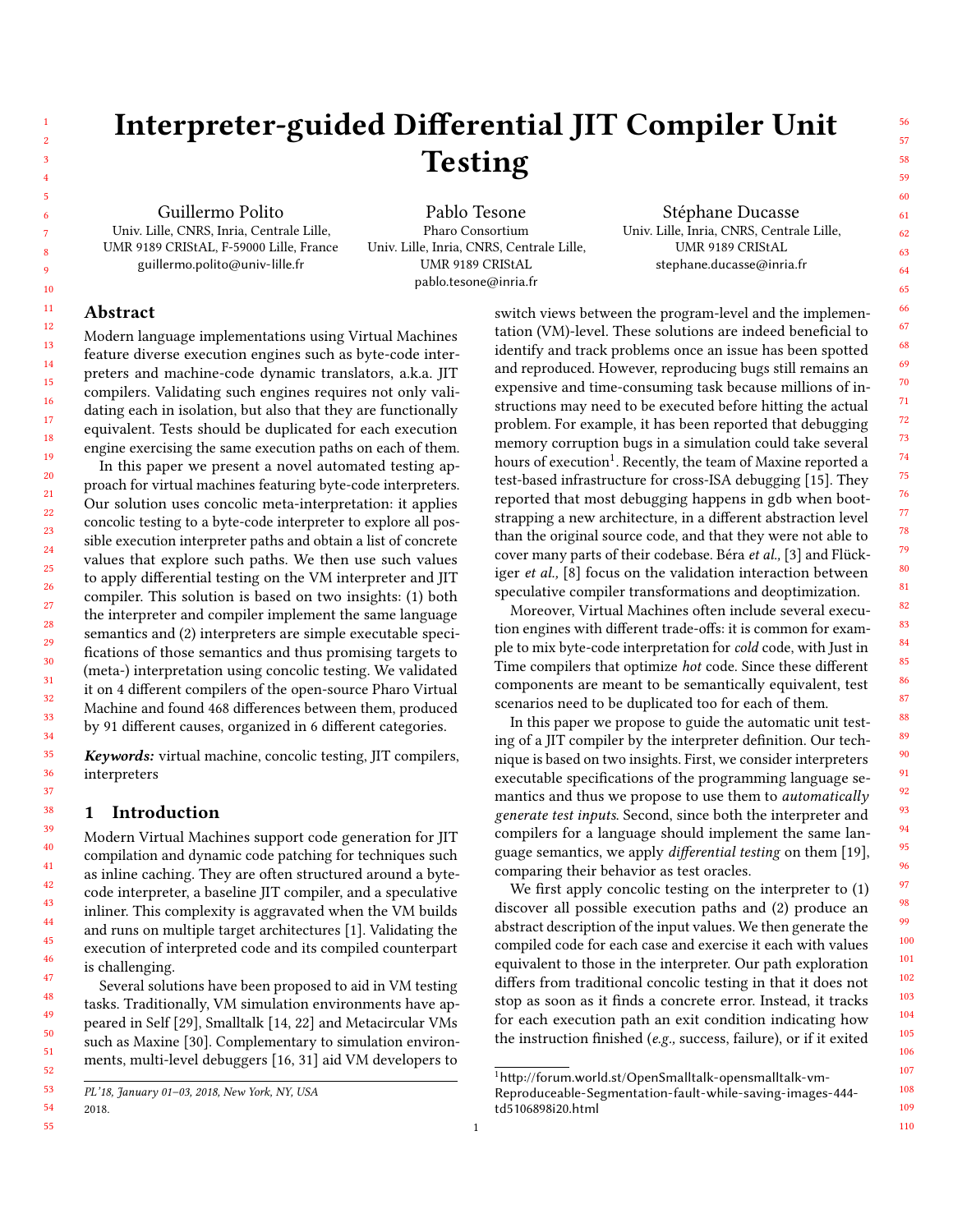the main interpreter for some runtime service (e.g., message send or method return). Tracking the exit condition allows us to test that the compiled code has the same observable behavior than the interpreted code.

 We applied it to the byte-code interpreter and four different compilers of the Pharo Virtual Machine: both the native method template-based compiler and the stack-to-register byte-code compiler considered stable and in production since more than 10 years, plus two non-productive compilers. Our approach generated in less than 10 minutes more than 4.5K tests, and found 468 differences from 91 different causes.

 The contributions of the article are:

- we show that interpreters are a valid resource when generating JIT compiler test inputs, unveiling many differences between them;
	- we show that our approach finds differences ranging from clear bugs producing segmentation faults, to optimisation and behavioural differences;
	- we are, to the best of our knowledge, the first to use concolic testing in the domain of Virtual Machines and JIT compilers;
	- we are, to the best of our knowledge, the first to combine concolic testing with differential testing to test compilers;
	- we show that the approach is practical and applicable on-line.

Section 2 presents the problems and the solution for validating differences between interpreter and compiler. Section 3 describes the execution model that we designed to be able to capture the test domains (stack, operand, or format shapes). Section 4 describes the setup of our experience, while Section 5 describes the results obtained. Further sections present related work and conclude.

# 2 Interpreter-Guided differential VM Testing

#### 2.1 Problem: Testing Duplicated Semantics in Virtual Machines

 Modern virtual machines include several execution engines with different trade-offs. It is common to have simple yet slow byte-code interpreters to execute code that is rarely found at run time, and one or more dynamic translation tiers that translate *hot* code to machine *Just in time* (JIT). Such a schema is designed to achieve a good balance between the time spent executing useful work and the time spent compiling to machine-code. A key challenge is to validate the correctness of these components that generally have few code in common and present very different architectures. For example, while a byte-code interpreter executes directly the byte-code, each compilation tier uses a different intermediate representation design.

 Let us illustrate this difference with the interpreter implementation of the addition byte-code in the Pharo Virtual

Machine shown in Listing 1. The addition byte-code is implemented in Pharo's interpreter using static type predictions, inlining the common case for integer arithmetics, and defaulting to user-defined methods if not suitable [4, 11]. Such an instruction pops two elements from the operand stack, checks if they are both small integers and, if they are, it adds them up. If the result does not overflow, arguments are popped, the result is pushed to the operand stack, and execution continues with the next byte-code. If none of the conditions above hold, the instruction takes a slow path and performs a normal message send.

| $\mathbf{1}$   | Interpreter >> bytecodePrimAdd                       | 178 |
|----------------|------------------------------------------------------|-----|
| $\overline{c}$ | rcvr arg result                                      | 179 |
| 3              | rcyr := self internalStackValue: 1.                  | 180 |
| $\overline{4}$ | $arg := self$ internalStackValue: 0.                 |     |
| 5              | (objectMemory areIntegers: rcvr and: arg) if True: [ | 181 |
| 6              | result := (objectMemory integerValueOf: rcvr) + (    | 182 |
|                | objectMemory integerValueOf: arg).                   | 183 |
| 7              | "Check for overflow"                                 | 184 |
| 8              | (objectMemory isIntegerValue: result) ifTrue: [      | 185 |
| 9              | self                                                 | 186 |
| 10             | internalPop: 2                                       | 187 |
| 11             | thenPush: (objectMemory integerObjectOf: result).    | 188 |
| 12             | A self fetchNextBytecode "success"]].                | 189 |
| 13             | "Slow path, message send"                            | 190 |
| 14             | self normalSend                                      | 191 |
|                |                                                      |     |

Listing 1. Excerpt of the byte-code interpretation implementing addition in the Pharo Virtual Machine.

At the same time, when the Pharo VM first-tier JIT compiler parses that byte-code it generates the sequence of intermediate representation (IR) instructions illustrated in Listing 5. Although those IR instructions are meant to be compiled to machine code, they conceptually represent the same behavior as in the interpreter: they perform type checks on the arguments and result, and fall back to a slower message send if any of those conditions do not hold.

| $\mathbf{1}$                                         | # previous bytecode IR                                 |              |     | 204 |
|------------------------------------------------------|--------------------------------------------------------|--------------|-----|-----|
| $\boldsymbol{2}$                                     | checkSmallInteger t0                                   |              |     | 205 |
| 3                                                    | jumpzero notsmi                                        |              |     |     |
| $\overline{4}$                                       | checkSmallInteger t1                                   |              |     | 206 |
| 5                                                    | jumpzero notsmi                                        |              |     | 207 |
| 6                                                    | $t2 := t0 + t1$                                        |              |     | 208 |
| 7                                                    | jumplfNotOverflow continue                             |              |     | 209 |
| 8                                                    | notsmi: #slow case first send                          |              |     | 210 |
| $\mathbf{Q}$                                         | $t2 := send #+ t0 t1$                                  |              |     | 211 |
| 10                                                   | continue:                                              |              |     | 212 |
| 11                                                   | # following bytecode IR                                |              |     | 213 |
| Listing                                              | 2.                                                     | Illustration | οf  | 214 |
|                                                      |                                                        |              |     | 215 |
| the Intermediate Representation instructions created |                                                        |              | 216 |     |
|                                                      | when compiling the byte-code instruction in Listing 1. |              |     |     |
|                                                      |                                                        |              |     |     |

It is indeed possible to manually write tests for these components, but such manual specification is labor intensive and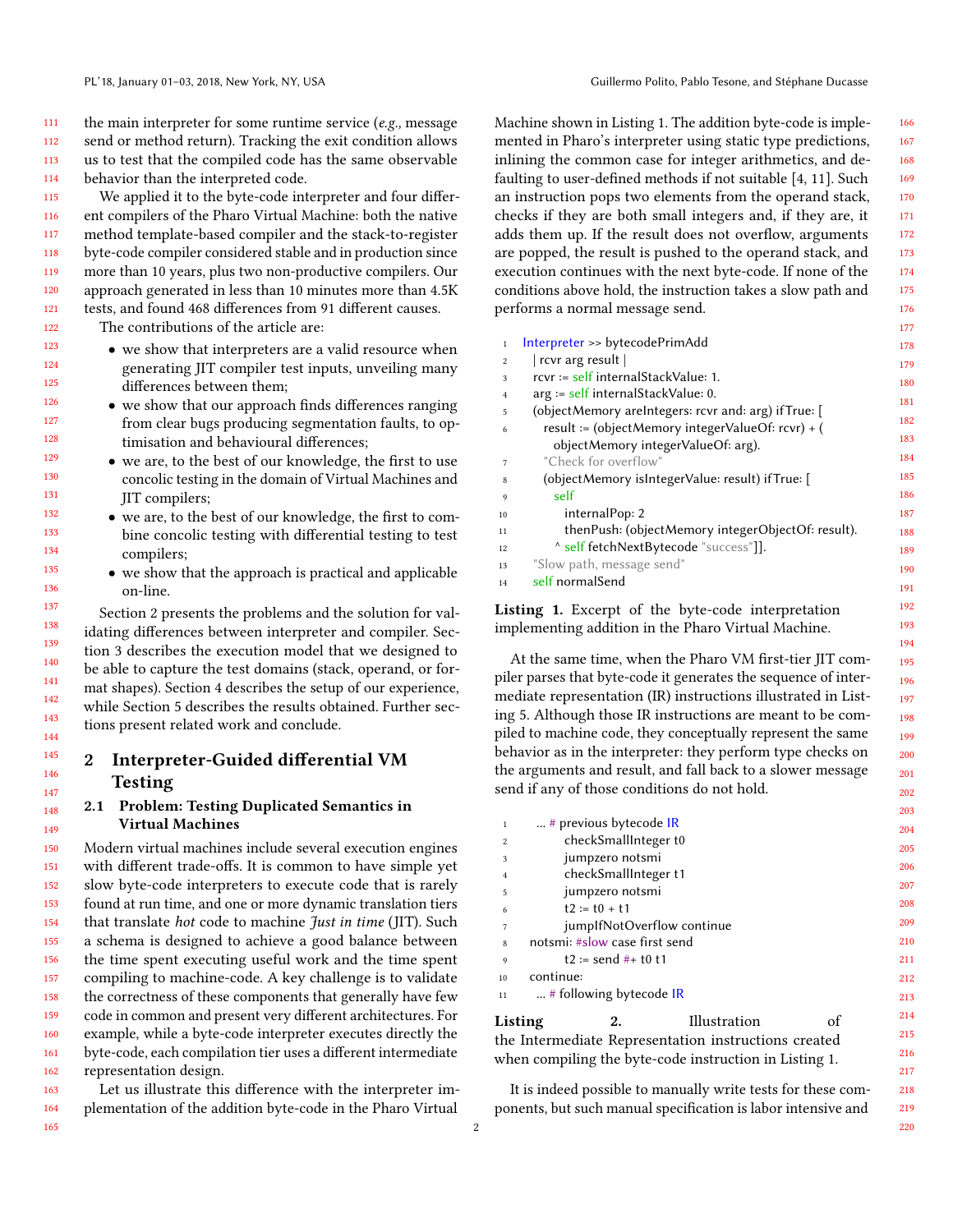

Figure 1. Solution Overview. We use a concolic exploration on the interpreter to obtain the different execution paths to test on the JIT compiled code.

error prone. However, since these different components are meant to be semantically equivalent, test scenarios need to be duplicated too for each of them. Instead, we propose to use the VM interpreter to drive automatic VM testing.

#### 2.2 Interpreter-Guided VM Testing

268 269

244 245 246 247 248 249 250 251 252 253 254 255 256 In this paper we use interpreter-guided differential testing between interpreter and JIT compiler to discover differences between them. Our approach is interpreter-guided in the sense that we use the interpreter implementation to direct automatic test case generation for the JIT compiler. This technique is based on the following insights. First, we consider Virtual Machine interpreters executable specifications of a language semantics [9]. Second, interpreters often implement complete semantics since they are the execution engine that a VM falls back into when the more complex tiers do not support a feature. Finally, since both interpreter and compilers should implement the same language semantics, comparing their behavior is useful as test oracles.

257 258 259 260 261 262 263 264 265 266 267 Figure 1 illustrates our solution for one VM instruction. We first (step 1) perform a concolic execution [10, 27] of the interpreter instruction to discover the input values that exercise all of its execution paths. During our concolic execution, we record input and output constraints on both the VM state before and after the instruction. We then compile the instruction with the JIT compiler (step 2), use the input constraints to build concrete VM stack frames and execute the compiled code on it (step 3). Finally, we use the output constraints to validate that the compiled code had the same observable side effects on the stack frame (step 4).

#### 2.3 Interpreter Concolic Testing

270 271 272 273 274 275 Concolic testing [10, 27] is an automated testing technique that combines concrete and symbolic execution of a program to generate input values that explore all of the program's possible execution paths. In a nutshell, concolic testing executes the program under test many times, each time

with different concrete values. Each execution is instrumented to produce symbolic constraints and track all control flow conditions in so called path conditions. When the execution finishes, it negates the last path condition not already negated to explore a new path, and its constraints are fed to an automatic constraint solver. The values obtained from the automatic constraint solver are the inputs for the next iteration. The search finishes when all possible paths are explored.

In our example of bytecodePrimAdd above, applying concolic testing yields the results shown in Table 1. The first time, our VM concolic tester will execute the instruction push integers as arguments, and record that the execution checked that both are integers, and their sum is in range too. It then negates the last condition, and the constraint solver generates two integers that summed up generate an overflow. The code is re-executed with those values and no new constraints are found. It then negates the previous nonnegated condition and generates one integer argument and one non-integer argument. It continues in such a way until all paths are exercised.

# 2.4 Interpreter-Compiler Differential Testing

After compiling the code corresponding to an interpreter instruction using the JIT compiler, we perform a concrete execution using compiled code and compare its result with the interpreter result. The concrete execution requires to set up a concrete VM stack frame, created from the constraints recorded on the interpreter input frame.

Our approach does not require that interpreter and compiler have stack frames with the same shape. This is the case of our guiding example, where our interpreter implements a stack-based machine while our compiler is a register-based machine. In this case, it is the differential tester that interprets the input frame constraints and sets up a VM frame that suits the compiler structure and calling convention e.g., arguments should be pushed to the stack in the interpreter, while they need to be put in registers in the compiled version.

# 3 Execution Model

3

In this section we present our concolic execution model extended with Virtual Machine semantics.

#### 3.1 Vocabulary: Byte-code and Native Methods

For clarity of the presentation, this subsection presents some vocabulary points. Our solution works with the compilation of two kind of instructions:

Byte-code instructions. Instructions used as a VM intermediate language. The programming language source code is compiled to a sequence of byte-code instructions e.g., push instance variable, duplicate the top of the stack. Byte-code instructions in our implementation are by design unsafe for performance reasons. For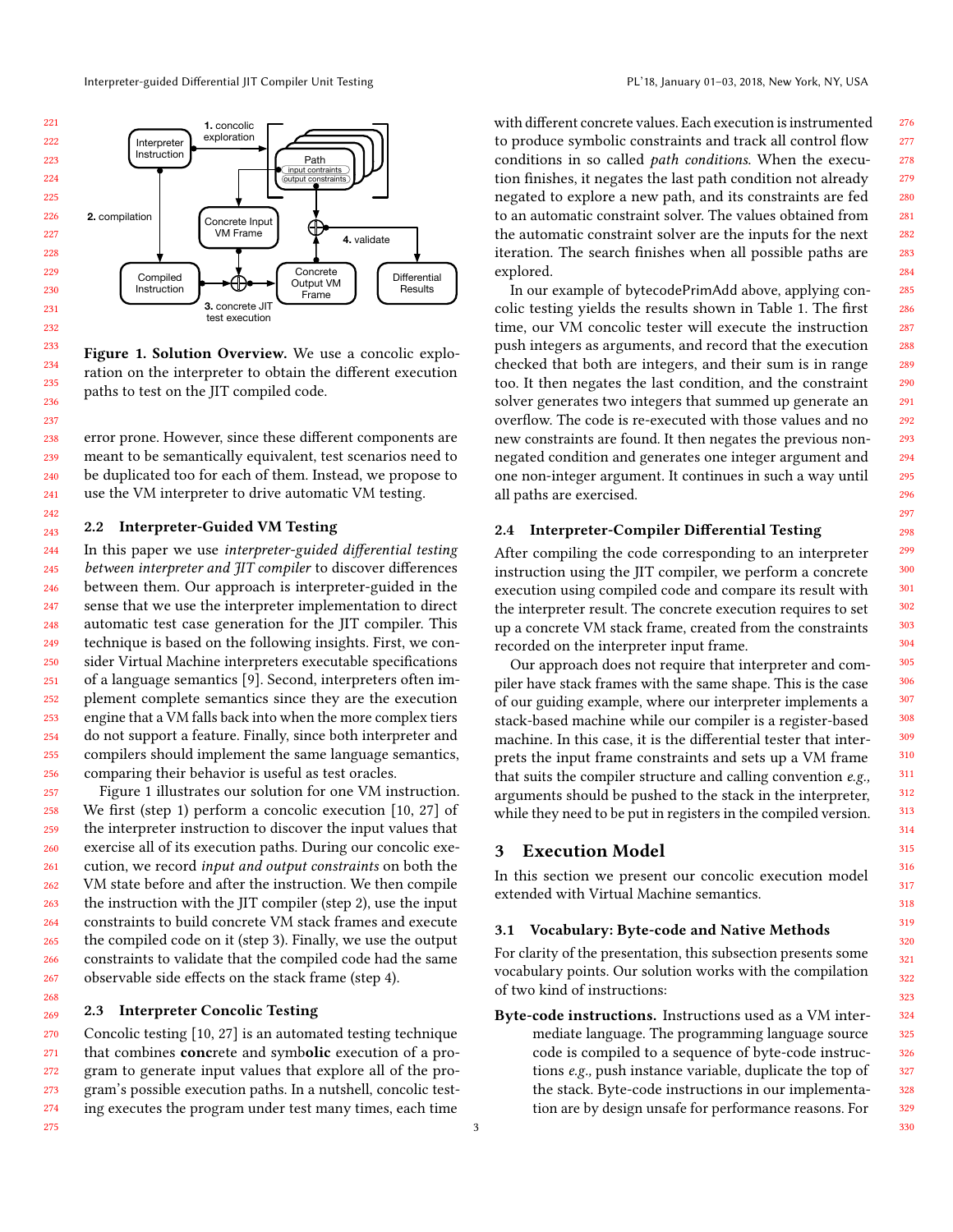

Figure 2. Example of constraint tracking on the add byte-code. Each column illustrates one concolic path execution. Each concolic execution starts with an abstract input frame, and produces an abstract output frame, an exit condition, and the recorded constraint path. Already negated conditions are in italics. The last not-already-negated constraint path is negated and leads to the next concolic path execution.

example, a pop instruction does not validate the number of elements in the operand stack, assuming that values were pushed to the stack before its execution.

379 380 381 382 383 384 Native Methods. Primitive operations exposed by the Virtual Machine as methods. Native methods are used implement basic functionality and natively optimised versions of some functionality e.g., computing trigonometric functions, object allocation. Native methods in

our implementation are by design safe. They check the types and shapes of all their operands and fail with a failure code in case an operand is incorrect.

From the point of view of this paper, we will consider both byte-code and native methods as VM instructions. Some functionality in our VM implementation is provided as both byte-code instructions and native methods, duplicated for performance reasons e.g., integer addition. Moreover, native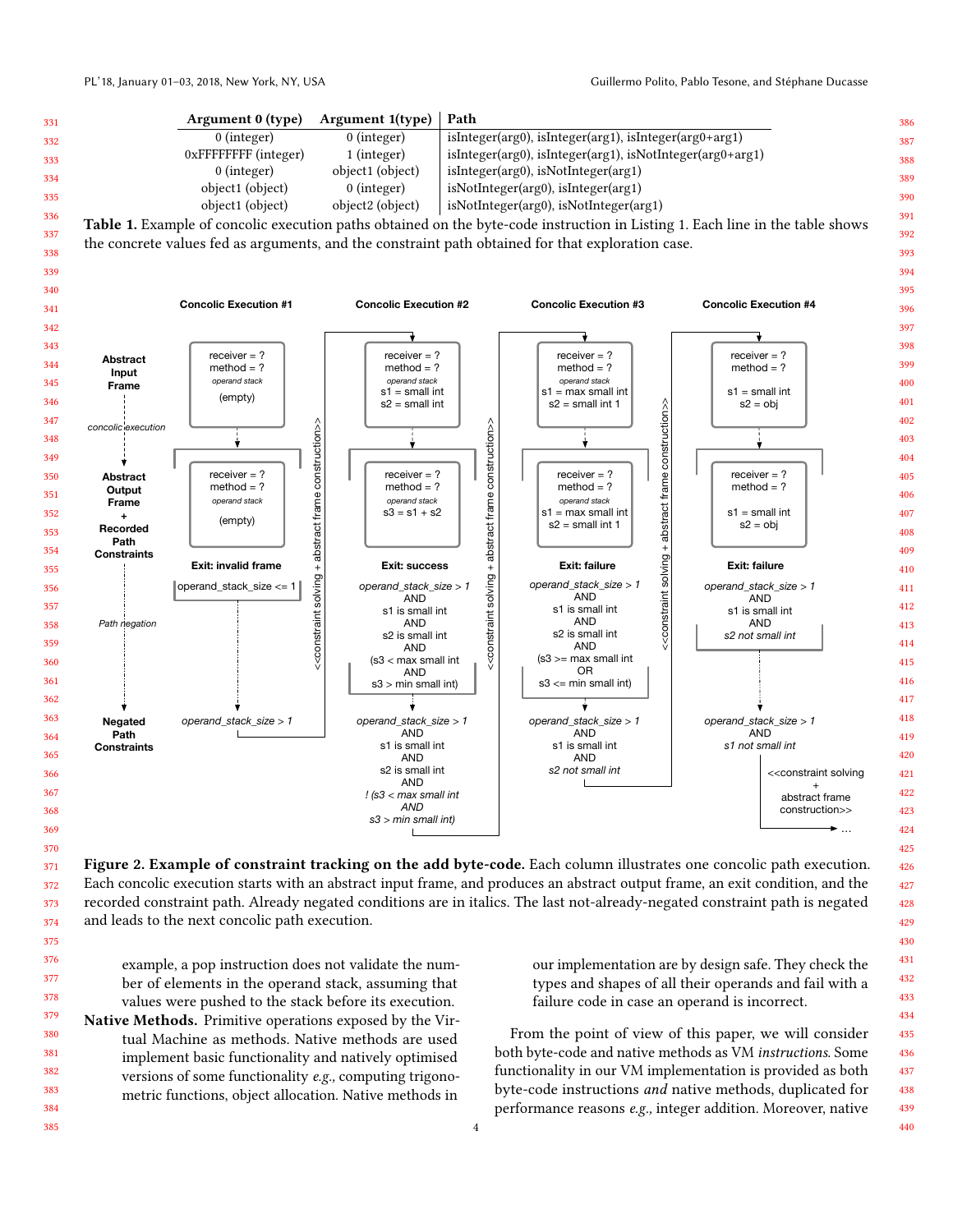



Figure 3. Constraint model. Constraint variables are grouped in abstract frames, objects and classes. Abstract objects model concrete objects and are interpreted to build concrete objects.

methods tend to be larger and more complex, as we present in Section 5.4.

#### 3.2 Abstract Objects and Abstract Frames

Our constraint model represents path constraints together with VM object constraint, as depicted in Figure 3. We use VM object constraints to model dynamic VM data structures and keep a link to the flat constraint variables fed to the constraint solver. In this sense, re-creating a VM input implies interpreting the results of the constraint solver using the structural information in the VM object constraints. The core of our contraint model includes the abstract modeling of:

- VM stack frames with receiver object, method, locals, operand stack;
- VM objects with their class, memory format, slots referencing other objects;
- VM classes with their class table id.

478 479 480 481 482 483 484 485 486 487 488 489 490 491 492 493 494 495 One key aspect of our solution is that we store copies of both the input and output constraints created during the concolic execution. Input constraints serve to re-create a concrete input frame to execute the compiled code. We use the stored output constraints to perform the differential validation and check that the compiled code has the same observable behavior as the interpreted code. Moreover, recording both input and output constraints for each concolic path execution requires storing a copy of each of them because VM instructions have side effects: if an instruction pushes a value to the operand stack or modifies a variable that is local to the frame, such modification must not alter the input frame. Figure 2 illustrates this with our guiding example i.e., integer addition. Each column in the figure illustrates one concolic path execution, for which it depicts: input frame, output frame, exit condition (e.g., whether the instruction finished with error or success), recorded constraint path and

finally the negated constraint path that leads to the next concolic path execution.

# 3.3 Virtual Machine Constraints

The VM does ultimately treat objects as raw unstructured data through pointer arithmetics. This means that recording constraints at that low-level of abstraction would complicate object re-creation and misses semantic information that is important for condition negation during the concolic execution. For example, the VM concrete execution checks if a value is not an integer by checking if it is not a tagged value, which we could represent with a constraint  $(v & 8 & 1) == 1$ . However, negating that constraint obtains the constraint (v  $& 8 (1) != 1$ , which does not correctly represent tagged integers: tagged integers need also to be within certain bounds.

To deal with this issue, our execution model models the VM semantics instead of the concrete memory manipulations done by the VM. In our example above, we record if an object is a tagged small integer or not using semantic conditions such as isSmallInteger(v) and isNotSmallInteger(v). Our semantic conditions includes conditions such as class index of, integer to float conversions, object-to-native data conversions, and so on.

Such a decoupling does help when negating conditions during the concolic execution, but also allows conditions to be address independent. This decoupling also makes our solution work on constraint solvers that do not support bitwise manipulations used not only for pointer tagging but also to extract object header meta-data.

#### 3.4 Instruction Exit Conditions

Alongside the input and output constraints and the constraint paths, our concolic execution model tracks also the exit status of an instruction, as shown in Figure 2. An instruction exit status models how the instruction execution finished, allowing us to validate the behavioral equivalence between the interpreted and compiled versions. Moreover, it allows us to detect certain conditions from which the execution leaves the main interpreter to execute slower execution paths. Our concolic execution model tracks the following exit conditions:

- Success. Represents the correct execution of an instruction until its end. It is the main exit condition of byte-code instructions manipulating the operand stack (e.g., push, pop, dup) and of native methods. Successful executions should execute until the end in compiled byte-code, or return to the caller in compiled native methods.
- Failure. Represents the invalid attempt to execute a native method. As specified above, native methods in our model are safe: they check their operands' types and shape and fail if they are not as expected. Failing executions do fall-back to user defined code instead of returning to the caller.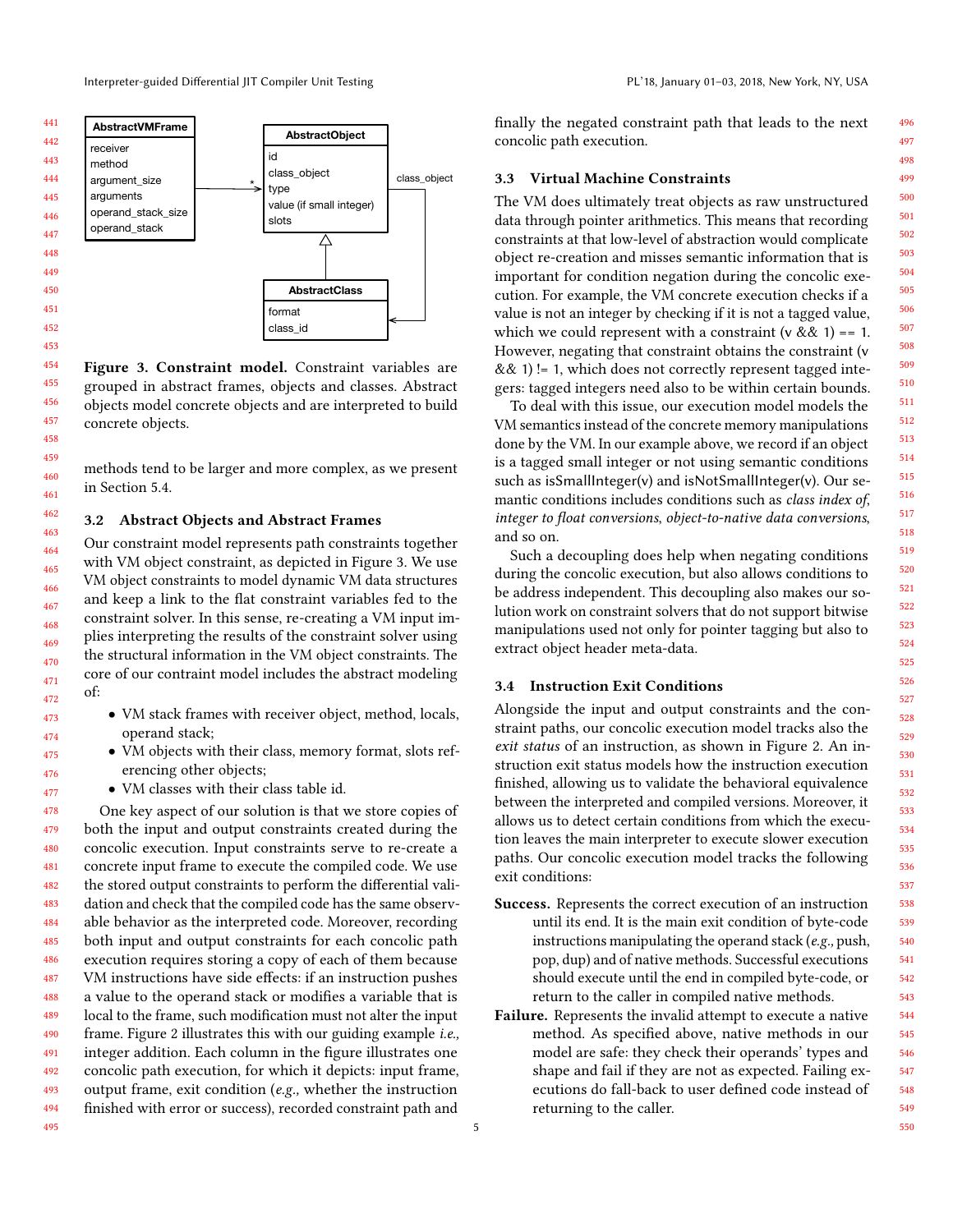- 551 552 553 554 555 556 557 Message Send. Represents the attempt to activate a messagesend. Several byte-code instructions perform method activations, either in their main execution path or as a slow path for optimized byte-code instructions. Message send executions should perform a call to a trampoline or to a method linked through mono-, poly- or mega-morphic inline caches [12].
- 558 559 560 Method Return. Represents the attempt to return to the caller. Returned executions should return to the caller both in interpreted and compiled methods.
- 561 562 563 564 565 566 567 568 Invalid Frame. Represents the attempt to access a nonexisting value in the stack frame. Our concolic execution generates VM frames based on constraints, and thus it does only generate values in a frame if a constraint required so. An invalid frame exit indicates our concolic execution engine that subsequent executions need extra elements in the stack. We consider invalid frame exits as expected failures in our test runner.
- 569 570 571 572 573 574 575 576 577 578 579 580 Invalid Memory Access. Represents the attempt to perform an out-of-bounds access on an object. Our concolic execution validates that object accesses are within bounds, and fails if not. An invalid memory access indicates our concolic execution engine that subsequent executions need more slots in an object. In our test runner we consider invalid memory access executions as expected failures for byte-code instructions because they are unsafe by design. However, we consider them as errors for native methods because native methods are supposed to validate accesses and fail instead of performing the invalid reads/writes.

Although not yet covered by our implementation, our model remains extensible with new exit conditions such as activating a garbage collection.

#### 4 Realization

#### 4.1 Experimentation Platform: Pharo VM

Our experimentation platform is the Pharo Virtual Machine. The Pharo Virtual Machine is an industrial level Virtual Machine written in Pharo itself and transpiled to C using a VM-specific translator called Slang [14]. The VM implements at the core of its execution engine a threaded bytecode interpreter, a linear non-optimising JIT compiler named Cogit [21] that includes polymorphic inline caches [12] and a generational scavenger garbage collector that uses a copy collector for young objects and a mark-compact collector for older objects [28]. The following numbers illustrate the complexity of this Virtual Machine:

- It implements 255 byte-codes, organized in a total of 77 different families [2].
- It implements about 340 native methods, several duplicated in both the interpreter and in the JIT compiler.

Experimental Compilers. The Pharo VM JIT compiler we test in our evaluation has different backends in charge of translating IR to Machine-Code specialized per target ISA, and three different front-ends: three byte-code compiler frontends and a native method compiler frontend. The byte-code compilers parse byte-code into IR through abstract interpretation. The byte-code compiler used in production (StackToRegisterCogit) performs a stack-to-register mapping using a parse-time stack, to avoid unnecessary stack accesses in the generated machine-code. We included in our evaluation two additional byte-code compilers not used in production: (a) the SimpleStackBasedCogit is a simpler version of the compiler that maps push and pop byte-code instructions to their equivalent push and pop machine-code instructions, and (b) the experimental RegisterAllocatingCogit extends the StackToRegisterCogit with a linear register allocator. Finally, native methods implementing primitive operations are translated to IR using a hand-written templatebased approach.

Pharo Testing Infrastructure. The Pharo VM presents a high-level simulation environment that is very handy to simulate full executions including JITt'ed code and liveprogram the VM [22], illustrated in Figure 4. The simulation environment is extended with a testing infrastructure [25] that allows VM developers to write fine-grained testing scenarios, making tests small, fast, reproducible, and cross-ISA.



Figure 4. Development environment of the Pharo VM. The VM is executed as Pharo code in the simulation environment and transpiled to C to produce the production artefact. The testing infrastructure extends the simulation environment.

#### 4.2 Compiling Instructions

The interpreted and compiled code present many semantic differences that our differential tester needs to deal with. First, interpreted byte-code is stack-based, while compiled code is mainly register-based. Second, the granularity of compiled code is the method, meaning that single instructions cannot be compiled in isolation. Last, but not least, our three experimental compilers generate code that has different behavior and expectations.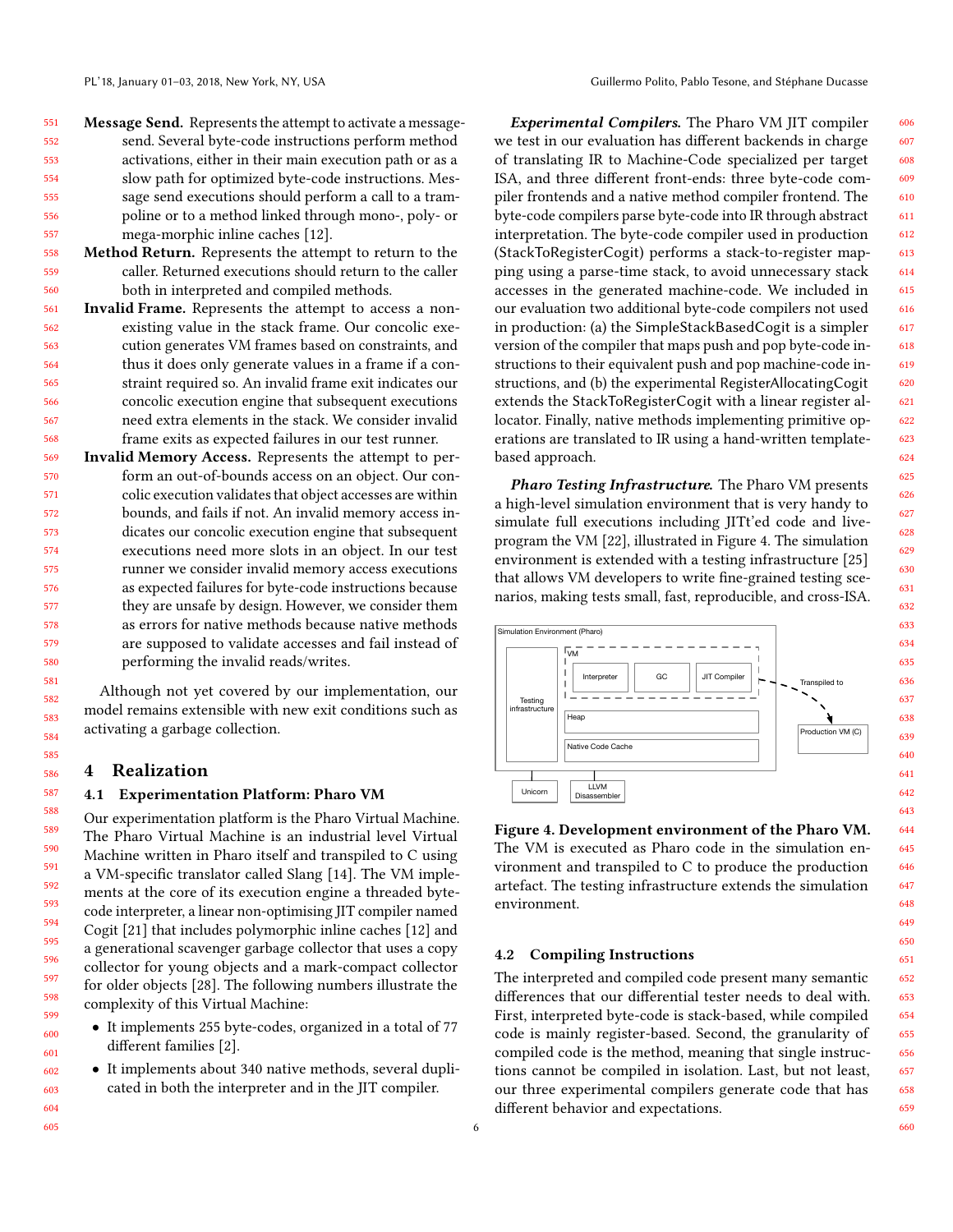Compiling byte-code instructions. Pharo methods are compiled to stack-based byte-code instructions. The bytecode JIT compiler performs an abstract interpretation on the byte-code to generate the corresponding IR, and later perform code generation. However, as explained above in Section 4.1, our byte-code compilers behave differently regarding optimisation of stack access. Indeed the StackToRegisterCogit will use a parse-time stack to simulate pushes, and only generate stack accesses if a corresponding pop instruction consumes the operands in the stack. As a corollary, when testing the compilation of instructions pushing values to the stack, we must ensure that those instructions are followed by instructions consuming those stack values.

 We solved the challenges above by implementing the following compilation schema. First, when testing a byte-code instruction, our compilation unit is a method. The method will have as many arguments or locals as required by the instruction (e.g., to support a pushLocalVariable byte-code) and the compiler will ensure the method has a correct preamble. Second, we prepend in the method IR instructions that push literals to guarantee the shape of the operand stack.

| 683 | $\mathbf{1}$   | ConcolicBytecodeTester >> compileBytecode: bytecode   |
|-----|----------------|-------------------------------------------------------|
| 684 | $\overline{2}$ | A self compile: [   descriptor result                 |
| 685 | 3              |                                                       |
| 686 | $\overline{4}$ | "Instantiate method and compile code                  |
|     | 5              | pushing elements to the operand stack"                |
| 687 | 6              | cogit methodObj: self instantiateMethod.              |
| 688 | 7              | solution inputConstraints                             |
| 689 | 8              | operandStack                                          |
| 690 | 9              | reversed                                              |
| 691 | 10             | do: [ :aStackValue                                    |
| 692 | 11             | cogit genPushLiteral: (self instantiate: aStackValue) |
| 693 |                | J.                                                    |
| 694 | 12             |                                                       |
| 695 | 13             | "Generate the instruction IR"                         |
| 696 | 14             | $descriptor := cogit generatorAt: bytecode.$          |
| 697 | 15             | result := cogit perform: descriptor generator.        |
|     | 16             |                                                       |
| 698 | 17             | "Generate a return instruction if necessary,          |
| 699 | 18             | returning the result of the instruction"              |
| 700 | 19             | solution exitCondition returnResultInto: self ]       |
| 701 |                |                                                       |
|     |                |                                                       |

Listing 3. Intermediate Representation created when compiling the byte-code instruction in Listing 1

Compiling native method instructions. Native methods implement non-inlined versions of arithmetics, object and array accesses, reflection, and so on. The main difference between a native method and a byte-code instruction is that they are late-bound: what method is to be executed is defined from the type of the receiver object. This schema allows one to exploit polymorphism and operator redefinitions.

 Pharo native methods are hybrid, they have a native behavior component and a byte-code component. On the one

hand, native methods are interpreted by calling a VM function that manipulates the operand stack and returns to the caller if successful. If the native behavior fails, interpretation continues with byte-code execution of the user redefined method. On the other hand, JIT compiled native methods are a linear version of the above, where the machine-code method starts with a machine-code version of the native behavior, and falls through a compiled version of the byte-code in case of failure.

| $\mathbf{1}$   | ConcolicNativeMethodTester >> compileNativeMethod:   | 726 |
|----------------|------------------------------------------------------|-----|
|                | nativeMethodId                                       | 727 |
| $\mathfrak{D}$ | A self compile: [   descriptor result                | 728 |
| 3              |                                                      | 729 |
| $\overline{4}$ | "Generate the instruction IR"                        |     |
| 5              | descriptor := cogit generatorAt: nativeMethodId.     | 730 |
| 6              | $complationResult := cogit$                          | 731 |
|                | objectRepresentation                                 | 732 |
| 8              | perform: generator.                                  | 733 |
| 9              |                                                      | 734 |
| 10             | "Generate a break instruction to detect fall-through | 735 |
|                | cases"                                               | 736 |
| 11             | cogit Stop                                           | 737 |

## Listing 4. Intermediate Representation created when compiling the byte-code instruction in Listing 1

Second, we made our differential tester to only compile the native behavior and introduce a breakpoint/stop instruction after the last instruction to detect fall-through cases. Then, for each test path, we assert that the compiled code returns to the caller if we had detected no error condition, or to hit the breakpoint instruction otherwise.

#### 4.3 Current Prototype Limitations

Our concolic tester prototype does not currently support several features of the Pharo interpreter, namely stack-frame reifications and byte-code look-aheads. Moreover, the constraint solver we are using for the concolic exploration limits integers to 56 bit precision and does not support bit-wise operations. None of these limitations are essential to the approach, but they rather require additional engineering effort.

Stack-frame Reifications. Stack-frame reifications are implemented in the Pharo interpreter to support reflection on stack-frames, and the implementation of exceptions as a library rather than a language feature. The current implementation of stack-frame reifications implements lazy contextto-stack mapping [20, 21]: context objects are heap allocated only on demand and work as proxies to a stack-frame for some of their life time. This means that the interpreter handles such mapping in several execution paths, particularly during explicit stack reification (*i.e.*, the pushThisContext byte-code instruction) and during instance variable access instructions that handle proxified accesses to the stack.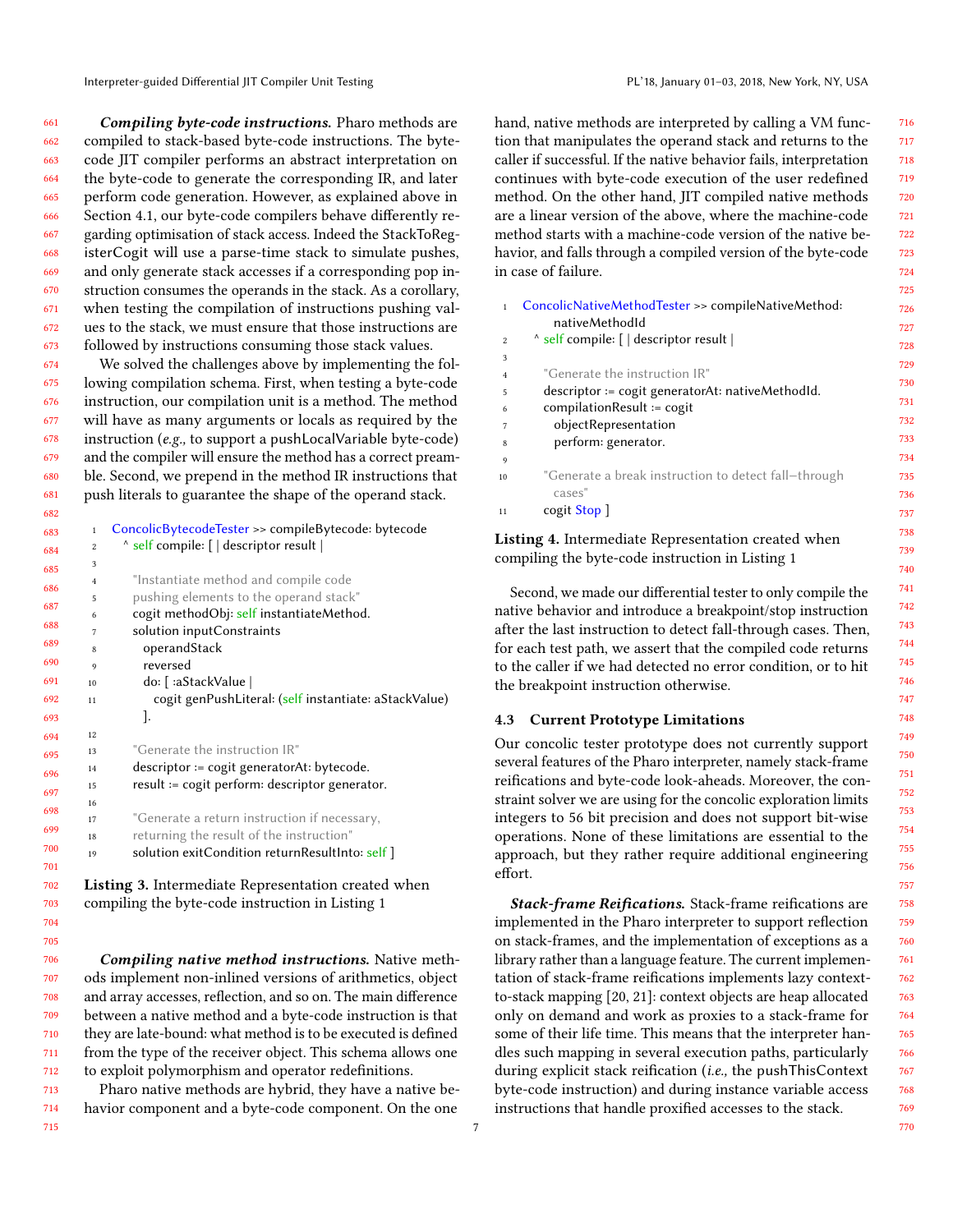771 772 773 774 775 776 777 778 779 780 781 Byte-code look-aheads. Several byte-code instructions in our interpreter perform a look-ahead to avoid unnecessary instruction dispatches. This is the case for example of comparison instructions, that generate a boolean value by default, but skip modifying the operand stack and advances two instructions at a time if the following instruction is a branch instruction. Our implementation partially supports tracking constraints on the current method's byte-code, allowing one to generate byte-code sequences for the concrete execution, but requires extending it to symbolically lookahead byte-code in the instruction stream.

783 784 785 786 787 788 789 790 791 792 793 794 Constraint Solver Limitations. Doing a concolic execution of the VM requires a constraint solver that handles numbers with the same amount of precision as the VM. Indeed, the VM performs integer bound checks to apply safe arithmetics, detect potential overflow cases and the internal change integer representation. The constraint solver we are using supports (as for the time of writing this article) 56bit large numbers, and thus we constrained our usage for now to 32bit compilations. Other limitations of the constraint solver include the absence of bit-wise operations, which we overcome so far by abstracting the constraint model from the exact memory representation of objects (cf. Section 3.3).

## 5 Evaluation

782

In this section we evaluate our solution by the means of automatically testing the Pharo Virtual Machine JIT compiler. We first explain our evaluation methodology, and then follows a two-fold evaluation. On the one hand, we present and analyze our results applying interpreter-guided testing to a large set of the Virtual Machine byte-code and native method instructions. On the other hand, we evaluate the practicality of the approach by presenting time measurements of the concolic exploration and test execution time.

#### 5.1 Evaluation Methodology

809 810 811 812 813 814 815 816 We evaluate our testing approach by applying it to the Pharo Virtual Machine JIT compiler. Our evaluation consists in four main experiments: (1) testing the IR-template compiler of native methods and (2-4) testing the three different byte-code to machine-code compilers, explained before in Section 4.1. Each test-case scenario found by the concolic exploration is executed on the JIT compiler using two different architectures: x86 and ARM32(v5-v7).

817 818 819 820 821 822 823 824 Time measurements for the second part of the evaluation were taken from machine with the following specs: 2015 MacBook Pro, 2,9 Ghz Intel Core i5, 16GB 1867 MHz DDR3. We report as time measurements averages with dispersion and totals for running all our tests. We did not run a thorough performance evaluation because we consider that the measurements are low-enough for practical usage, and performance is not at the core of this paper.

#### 5.2 Results

Table 2 reports our results on top of the Pharo VM JIT compilers. Each line in the table reports the results for each of our compilers (column 1). The table shows the number of tested instructions (column 2), and how many execution paths were discovered by applying concolic testing on them (column 3). We semi-automatically curated the list of explored paths keeping only those paths that do work in our prototype implementation (column 4). The paths we removed paths are those not handled because of limitations of our prototype implementation: they either make our concolic execution to fail, they produce errors on the constraint solver, or they require special initializations on the JIT compiler we have not implemented in our testing infrastructure. Finally, we report how many of those paths present differences between interpreter and the JIT compilation, and the percentage they represent.

#### 5.3 Analysis of Results

In this subsection we analyze the 468 path differences to identify its causing *defect*. We performed *defect* identification by manually inspecting and debugging the source code of the interpreter and the tested compiler. Because many paths do fail because of a same defect, we count a defect only once regardless of how many execution paths it lead to a failure.

Our testing approach detects six different categories of defects. We interpreted some differences as being caused by bugs in the interpreter or compiler (e.g., respective missing type-checks), while others are arguably correct in both and thus we interpreted them in a more neutral manner (e.g., behavioral differences). Table 3 summarizes all the defects causing the differences we found.

Most of the bugs found are in the byte-code front-end, and thus failed in both back-ends: ARM32 and x86. The first thing to notice is that native methods present more execution paths than byte-code instructions, shown in Figure 5, explaining why much more differences are found in native methods. Indeed, byte-code instructions present in average few more than 2 paths, while native method instructions approach 10 paths in average.

Missing interpreter type check. Type checks are missing in the interpreter, allowing some paths to execute on wrong conditions. Missing type checks, regardless of being in the interpreter or compiled code, produce unpredictable results and ultimately crashes at run time. This is the case of the primitiveAsFloat native method shown below. This native method checks the receiver type using an assertion that is removed at compile-time instead of explicitly failing the method execution. If the receiver is a pointer, its value will be coerced as an integer through pointer untagging, and then coerced to a double precision float, producing random numbers.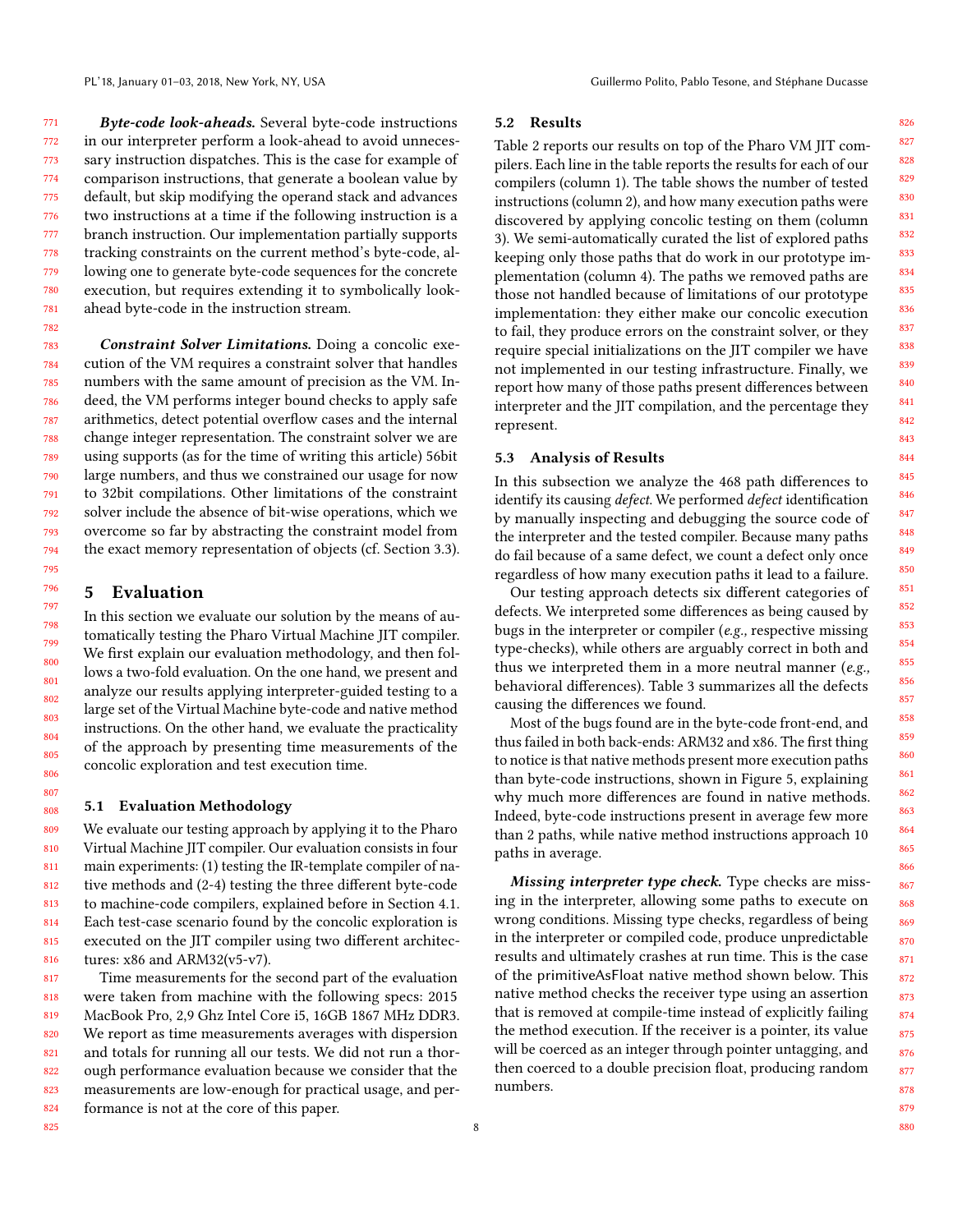| # Tested Instructions # Interpreter Paths # Curated Paths   # Differences $(\%)$ |
|----------------------------------------------------------------------------------|
| 440 (28,95%)                                                                     |
| $18(1,59\%)$                                                                     |
| $10(0,88\%)$                                                                     |
| $10(0,88\%)$                                                                     |
| 468 (32,29%)                                                                     |
|                                                                                  |

Table 2. Results running our approach on four different compilers. Number tested instructions indicate the explored interpreter instructions. Interpreter paths indicate the number of paths founds during the concolic execution. Curated paths indicate the number of paths supported by our implementation. Differences indicate how many of those paths differ between interpreter and compiler.

| 892 |                                |         |
|-----|--------------------------------|---------|
| 893 | <b>Family</b>                  | # Cases |
| 894 | Missing interpreter type check |         |
| 895 | Missing compiled type check    | 13      |
|     | Optimisation difference        | 10      |
| 896 | Behavioral difference          | 5       |
| 897 | Missing Functionality          | 60      |
| 898 | Simulation Error               |         |

Table 3. Summary of found defects. Interpreter-guided testing finds differences including behavioural differences, missing type-checks leading to runtime errors and different optimized paths.



Figure 5. Paths per instruction. Byte-code instructions present in average few more than 2 paths, while native method instructions approach 10 paths in average.

|   | 1 primitiveAsFloat                                  |
|---|-----------------------------------------------------|
| 2 | rcvr                                                |
| 3 | $rcvr := self stackTop.$                            |
| 4 | self assert: (objectMemory is IntegerObject: rcvr). |
|   |                                                     |

 self pop: 1 thenPushFloat: (objectMemory integerValueOf: rcvr) asFloat

Listing 5. Missing type-check in the interpreter primitiveAsFloat

Missing compiled type check. Type checks are missing in the compiled code, allowing some paths to execute on wrong conditions. As above, missing type checks produce unpredictable results and ultimately crashes at run time. For example, we have found that all floating-point related native methods (i.e., all arithmetics and comparisons) do not perform a type check on the receiver. The compiled code proceeds to unbox a double from the receiver's body producing a segmentation fault on the wrong receiver type.

Optimization difference. Optimizations exist on the compiler but not on the interpreter instruction, or vice-versa. Optimization differences do not produce incorrect executions as in the examples above, but raise the awareness of potential performance improvements. For example, our interpreter performs static type predictions on arithmetic byte-code instructions, inlining integer and float arithmetics [4, 11] and performing a slower message-send only if types do not match the expectations. However, not all of our byte-code compilers implement the same: the simpler SimpleStackCogit implements no static type predictions, while the productive StackToRegisterMappingCogit and the experimental RegisterAllocatingCogit inline only integer arithmetics but not floating point arithmetics.

**Behavioral difference.** The behavior differs in some way between compiled and interpreted code. For example, we have found that bit-wise operations on the interpreter fail with negative integers and fall-back to slower library code, while compiled code works both with positive and negative integers by treating both as unsigned integers.

Missing Functionality. Behavior is missing in the compiler or interpreter, not implemented and failing at run time with e.g., a not yet implemented exception. For example, we have found that several native methods introduced to accelerate FFI (Foreign Function Interface) memory and structure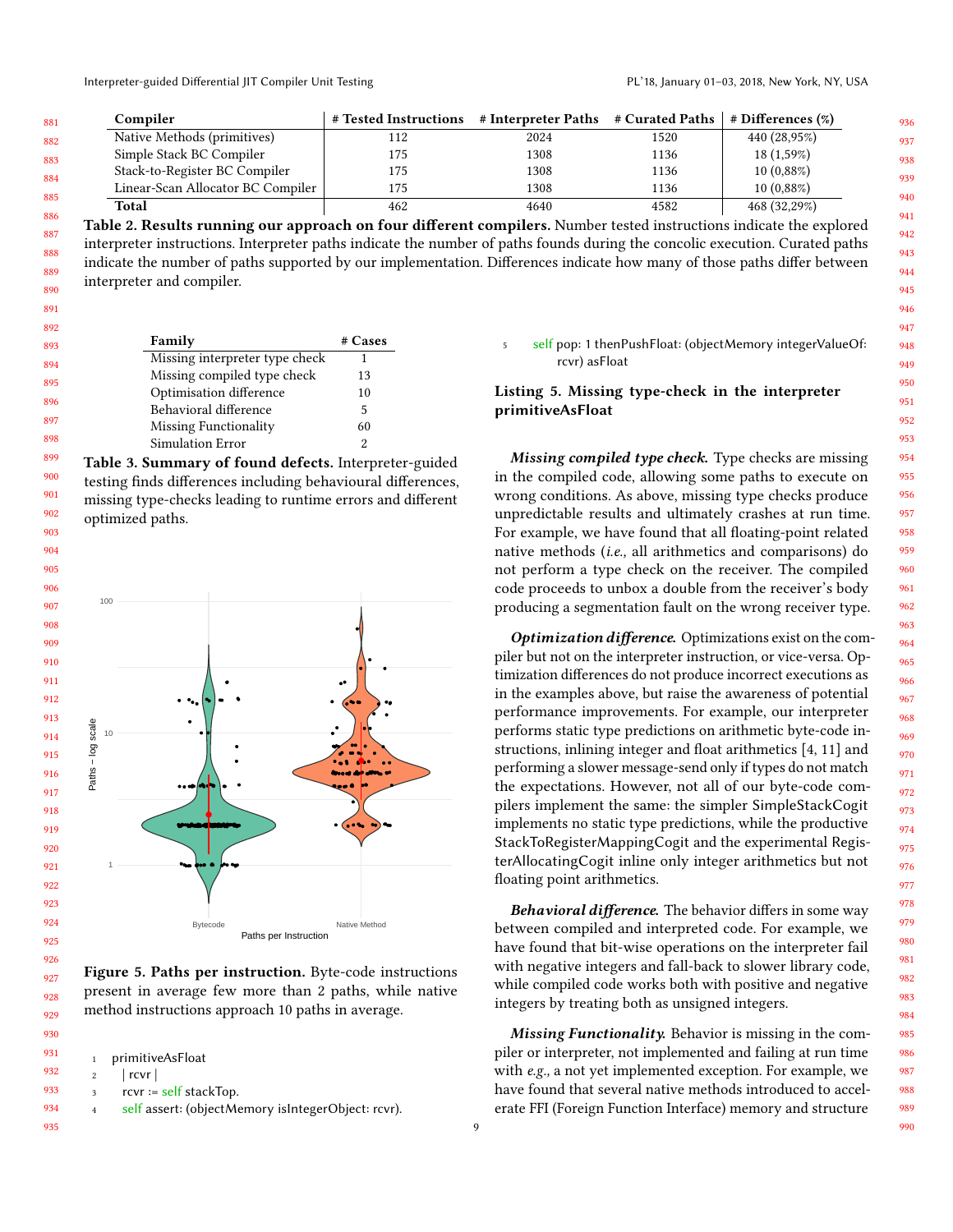991 992 accesses were never implemented in the 32 bit compiler version.

1000 1001 1002 Simulation Error. Error in our testing/simulation environment. Since our interpreter-guided approach is more exhaustive at testing that the pre-existing hand-written tests, it has found two different non-implemented paths in the simulation run time. These non-implemented paths are related to the simulation of invalid memory accesses: the simulation disassembles the failing instruction and performs a read- /write operation using reflection to call the corresponding register setter/getters. Our dynamic approach has found that some setter/getter methods reflectively called were missing, and thus difficult to detect by static analyses and lint quality rules.

#### 5.4 Execution Time Analysis

To analyze the practicality of the approach, in this section we evaluate the different components that make the execution time. We identify two different kinds of run times: concolic execution run time, and test run time.

On the one hand, concolic execution run time, shown in Figure 6, is the time taken to concolically explore all execution paths of an instruction. Our measurements show that a single byte-code instruction takes in average ~600 ms to explore, while native methods take in average ~1700 ms. Total run time aggregates to 3 and 4.5 minutes respectively. It is worth noticing that most of this run time is taken by the constraint solver and a non-optimized AST-interpreter implementation, and that the results of the concolic exploration can be cached and reused multiple times.

On the other hand, test run time, shown in Figure 7, is the time taken to run all generated tests of a single instruction. Our measurements show that all the byte-code compiler tests take in average ~little above 30 ms, while native methods take in average ~little less than 100 ms. Total run times aggregates to ~10 seconds in total per set of tests.

#### 6 Related Work

Several solutions have been proposed in the past to aid in testing and debugging programming language implementation validation, let them be Virtual Machines or compilers.

VM Simulation Environments and Meta-circular VMs. Meta-circular VMs and VM frameworks have offered for a long time simulation environments that helped in testing and debugging virtual machines. Such is the case of Self [29], Smalltalk [14, 22] and Maxine [30]. Our solution complements simulation environments with unit testing generation, generating tests that are unitary, fast-to-execute and exhaustive.

1042 1043 1044 1045 VM Testing. Maxine and Pharo reported recently QEMU based unit testing infrastructures for cross-ISA testing and debugging [15, 25]. They reported that this infrastructures

10





Figure 6. Concolic execution time per kind of instruction. Concolic execution per instruction, grouped by kind of instruction. Each data point represents the total execution time to concolically execute all paths of the instruction. Bytecode instructions have less execution paths and thus less execution time. Exploring instructions remains in the other of milliseconds for most instructions making them practical of on-line execution.

helped them in porting their VMs to ARMv7 and ARMv8 64bits respectively. Although their approaches are based on unit testing, they rely on manually written tests, while our approach performs automatic test generation.

Lately, several work has explored the path of program fuzzing and differential testing between different Virtual Machines for a single language. Several work on the Java Virtual Machine (JVM) expose bugs via differential testing and bytecode fuzzing [6, 7]. Moreover, test generation has been explored in the case of native extensions for the JVM (i.e., JNI) [13]. Similar work appeared recently for JavaScript engines, applying differential testing with test transplantation [18] and compiler fuzzing [23, 33]. Although we share with these approaches the goal of automatic test generation, these explore a more coarse test generation using and usually think of the VM as a black-box. Our approach differs from these in several points: using the interpreter to guide the compiler testing helps us generating an exhaustive set of tests that are unitary. Indeed, our tests are fast to run and easy to debug. Additionally, one key aspect of our solution is that it is applicable in VMs that have a single implementation but many execution engines within it. Finally, our approach produces reproducible tests that exercise both the interpreter

1098 1099

1100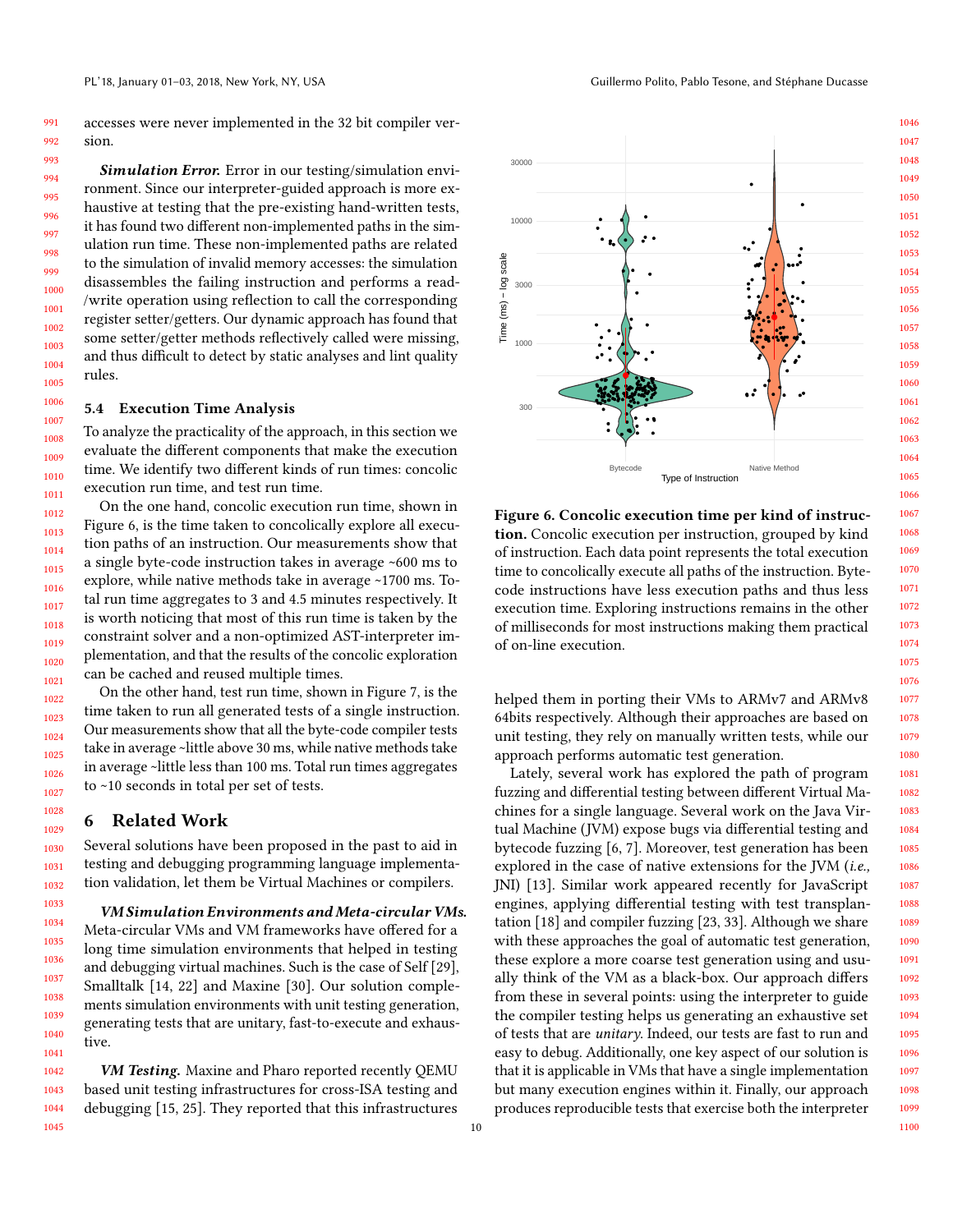

1122 1123 1124 1125 1126 1127 1128 Figure 7. Test execution time per kind of instruction. Test execution per instruction, grouped by kind of instruction. Each data point represents the total execution time to execute all generated tests for the instruction. Although native method compiler tests seem to have a higher average than byte-code compiler tests, they all remain below the 100ms bar.

1131 1132 and JIT compilers, while the other approaches are subject to VM non-determinisms.

1129 1130

1133 1134 1135 1136 1137 Finally, some work report efforts to validate optimising compilers in an automatic and semi-automatic way [3, 8]. Although this is not the focus of this paper, we plan to extend our infrastructure in the future to test our optimising JIT compiler.

1138 1139 1140 1141 1142 1143 1144 1145 1146 1147 1148 1149 1150 1151 Compiler Testing. More broadly than VM testing, several work exist on the area of compiler testing and particularly on the automatic generation of test programs and oracles for their validation [5]. Remarkable existing work cover random test generation solutions such as CSmith [32], grammarbased solutions such as the work originated by Purdom [26] and mutation-based test generation such as equivalencemodulo-input (EMI) [17]. Our approach differs from existing work in that most existing work treats compilers as black boxes, while our approach benefits from considering the interpreter as the language specification. In such manner, our approach quickly generates fast and relevant tests that exercise different parts on the JIT compiler and interpreter.

1152 1153 1154 1155 Differential Compiler testing. Differential testing was introduced by McKeeman [19], where he showed how comparing different C compilers to find bugs in their differences.

They generate random test cases, depending on the level they test e.g., sequence syntactically correct C programs or type-correct C programs. Our approach extends traditional differential testing by comparing two essentially different execution engines: an interpreter and a compiler.

Concolic Testing. Concolic testing [10, 27] is an automated testing technique that combines **conc**rete and symbolic execution of a program to explore all of the program's possible execution paths. Traditionally concolic execution engines have been interpreter based, although recently they have been accelerated through compilation [24]. Our approach is so far implemented as a tree-walking AST interpreter, although, as shown in our evaluation, the execution times remain practical for its on-line usage. Instead, our current performance bottle-necks are in the constraint solver.

# 7 Conclusion

In this article we propose to guide the automatic unit testing of a JIT compiler by an interpreter definition based on two insights: first, we consider interpreters executable specifications of the programming language and second, both the interpreter and compilers for a language should implement the same language semantics. Based on these observations, our approach We first apply concolic testing on the interpreter to discover all possible execution paths and then validate the compiler using a differential testing approach.

We applied it to the byte-code interpreter and four different compilers of the Pharo Virtual Machine: both the native method template-based compiler and the stack-to-register byte-code compiler considered stable and in production since more than 10 years, plus two non-productive compilers. Our approach generated in less than 10 minutes more than 4.5K tests, and found 468 differences from 91 different causes. We show that interpreters are a valid resource when generating JIT compiler test inputs, unveiling many differences between them, ranging from clear bugs producing segmentation faults, to optimization and behavioral differences. Moreover, we show that the approach is practical and applicable on-line. In the future we plan to extend this work to generate minimal and relevant byte-code sequences for unit testing the JIT compiler.

# Acknowledgments

This work was funded by Inria's Action Exploratoire AlaMVic.

### References

- [1] B. Alpern, M. A. Butrico, A. Cocchi, J. Dolby, S. J. Fink, D. Grove, and T. Ngo. Experiences porting the jikes rvm to linux/ia32. In Java Virtual Machine Research and Technology Symposium, pages 51–64, 2002.
- [2] C. Béra and E. Miranda. A bytecode set for adaptive optimizations. In International Workshop on Smalltalk Technologies (IWST 14), Aug. 2014.